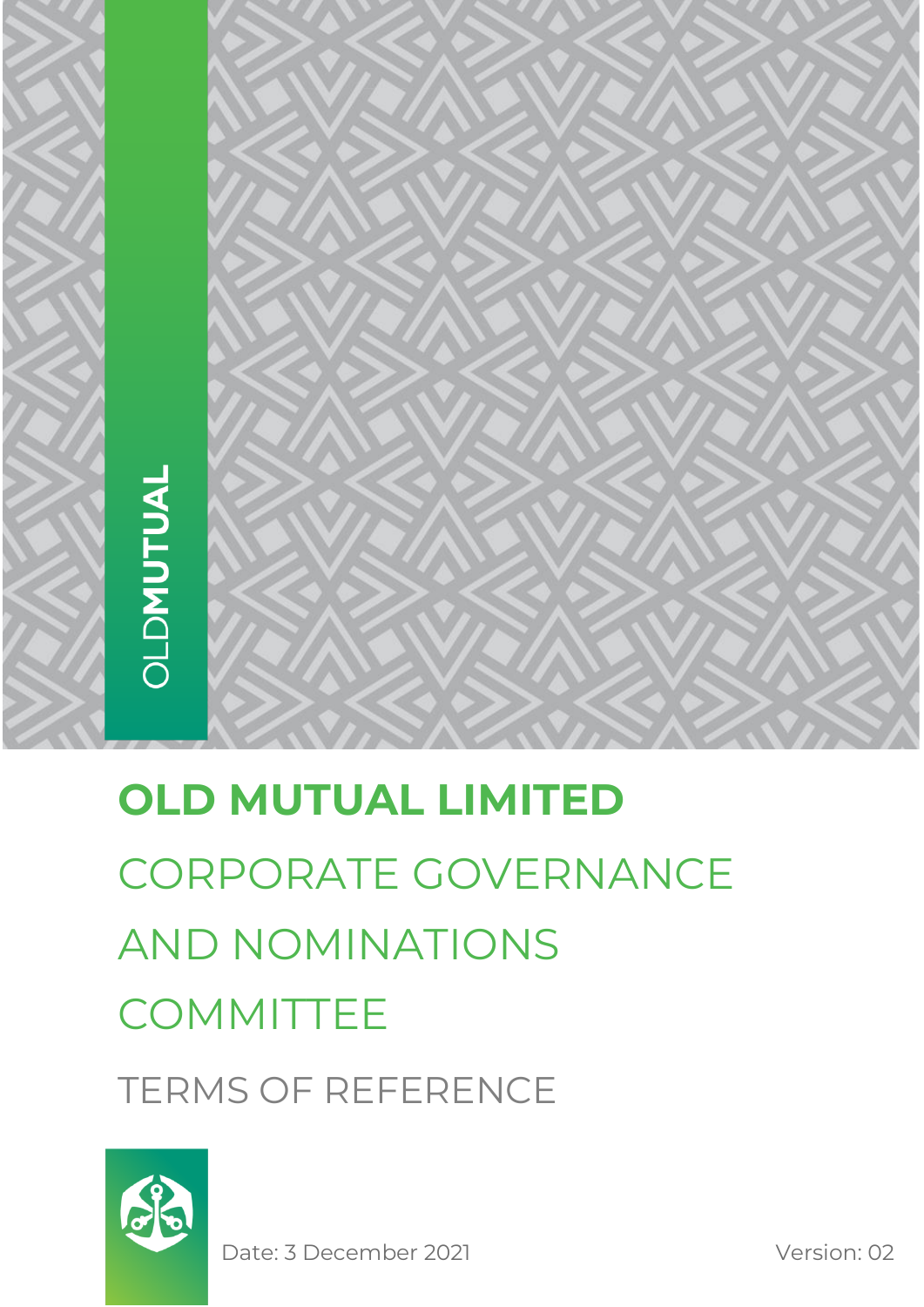## **1. INTRODUCTION AND PURPOSE**

- 1.1 The Corporate Governance and Nominations Committee ("**the Committee**") is a Committee of the Old Mutual Limited ("**OML or the Company**") board of directors ("**Board**"), established to independently review and monitor the integrity of the Company's non-executive director nomination and appointment processes. The Committee further reviews and monitors the adequacy, efficiency and appropriateness of the corporate governance structure and practices of the Old Mutual group of companies (the Group), ensuring that the entities within OML over which it has oversight comply with the Group Governance Framework ("**GGF**").
- 1.2 The deliberations and work of the Committee do not reduce the individual and collective responsibilities of the Board with regard to the fiduciary duties and responsibilities of the Company's directors, and the Board must continue to exercise due care and judgment in accordance with its statutory obligations.
- 1.3 These Terms of Reference are subject to the provisions of the Companies Act, 71 of 2008, as amended ("**Companies Act**") and the Companies Regulations, 2011 ("**Regulations**"), the Financial Sector Regulation Act, 9 of 2017 and any standards issued pursuant thereto ("**FSR Act**"), OML's Memorandum of Incorporation ("**MoI**") and any other applicable laws and regulatory provisions.
- 1.4 The duties and responsibilities of the members of the Committee as set out in these Terms of Reference are in addition to those duties and responsibilities that they have as members of the Board.
- 1.5 Consistent with the functions set out in these Terms of Reference, the Committee should encourage continuous improvement as well as compliance with the Company's policies, procedures and practices at all relevant levels.
- 1.6 The Committee should encourage open communication with assurance providers, which include but are not limited to senior management, the Compliance Function and the Board.

## 2. **MANDATE**

- 2.1 The Committee's authority is derived from the delegated authority of the Board as contemplated in these Terms of Reference, in accordance with section 72(1)(b) of the Companies Act.
- 2.2 Aside from as set out herein, the Committee has no ultimate decision-making authority; it provides oversight and makes recommendations to the Board in respect of the matters within the scope of the Committee's functions as set out in these Terms of Reference for the Board's consideration and, if the Board considers it appropriate, ultimate approval.
- 2.3 The Committee will have oversight and will ensure that the Company and its subsidiary companies comply with the nomination processes to fill vacancies on their boards, as well as the group governance principles as set out in the adopted GGF.
- 2.4 The Committee must act independently (with accountability to the Board) and does not assume the functions of management, which remain the responsibility of the executive directors of the Company, prescribed officers and other members of senior management.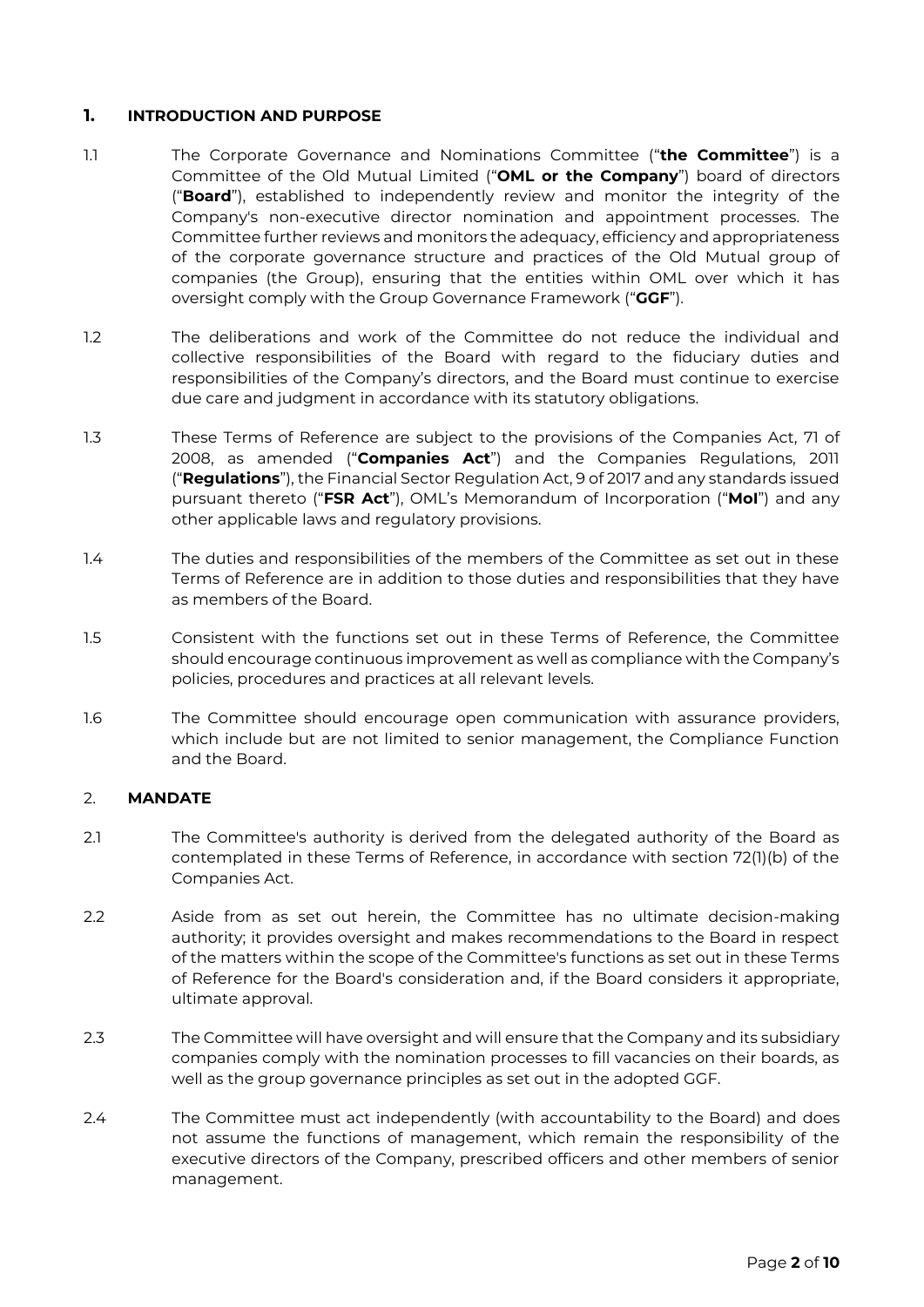

- 2.5 The Board supports and endorses the Committee, which operates free of any organisational impairment. The Committee acts in accordance with its statutory duties and the delegated authority of the Board as recorded in these Terms of Reference.
- 2.6 The Committee is authorised by the Board to:
- 2.6.1 Investigate any activities within the scope of these Terms of Reference.
- 2.6.2 Seek any information it requires from any employee, the chairperson of any Board or statutory committees of the Company, any of the Company's executive directors, Company officers, the Group Company Secretary ("**Company Secretary**") or assurance providers, and all these parties are required to cooperate with any requests made by the Committee, to provide it with information or explanations necessary for the performance of its functions.
- 2.6.3 Form and delegate its duties to a sub-committee, sub-committees or to any one or more designated members of the Committee, to the extent that same is permitted by the Companies Act.

## 3. **ROLES AND RESPONSIBILITIES**

The Committee shall perform the following roles and have the following responsibilities:

## 3.1 **Board Composition Matters**

- 3.1.1 Identify individuals qualified to be elected as members of the Board and Board committees, to recommend such individuals to the Board for appointment in terms of the Company's MoI and to establish procedures to ensure that the selection of individuals for such recommendation is transparent. The Committee shall consult with the Audit Committee in respect of the appointment, resignation or dismissal of the OML Audit Director (Head of Internal Audit) and with the Risk Committee in respect of the succession planning and appointment, resignation or dismissal of the OML Risk Director (Chief Risk Officer).
- 3.1.2 Identify successors to the chairperson of the Board, Lead Independent Director ("**LID**") as well as the OML Chief Executive Officer ("**OML CEO**") and recommend such successors to the Board.
- 3.1.3 Establish formal and transparent procedures for the appointment of directors of the Company, including: <sup>1</sup>
- 3.1.3.1 Identifying and participating in the selection of suitable candidates to be recommended to the Board for appointment as executive and nonexecutive directors of the Company.
- 3.1.3.2 Review the results of background checks on potential candidates prior to their nomination taking into account the provisions of sections 69 and 162 of the Companies Act and the recommendations of the King IV Report on Corporate Governance for South Africa, 2016 ("**King Code**") relating to the attributes of directors in general.

Par 3.84(a) of the JSE Listings Requirements and King IV, principle 7.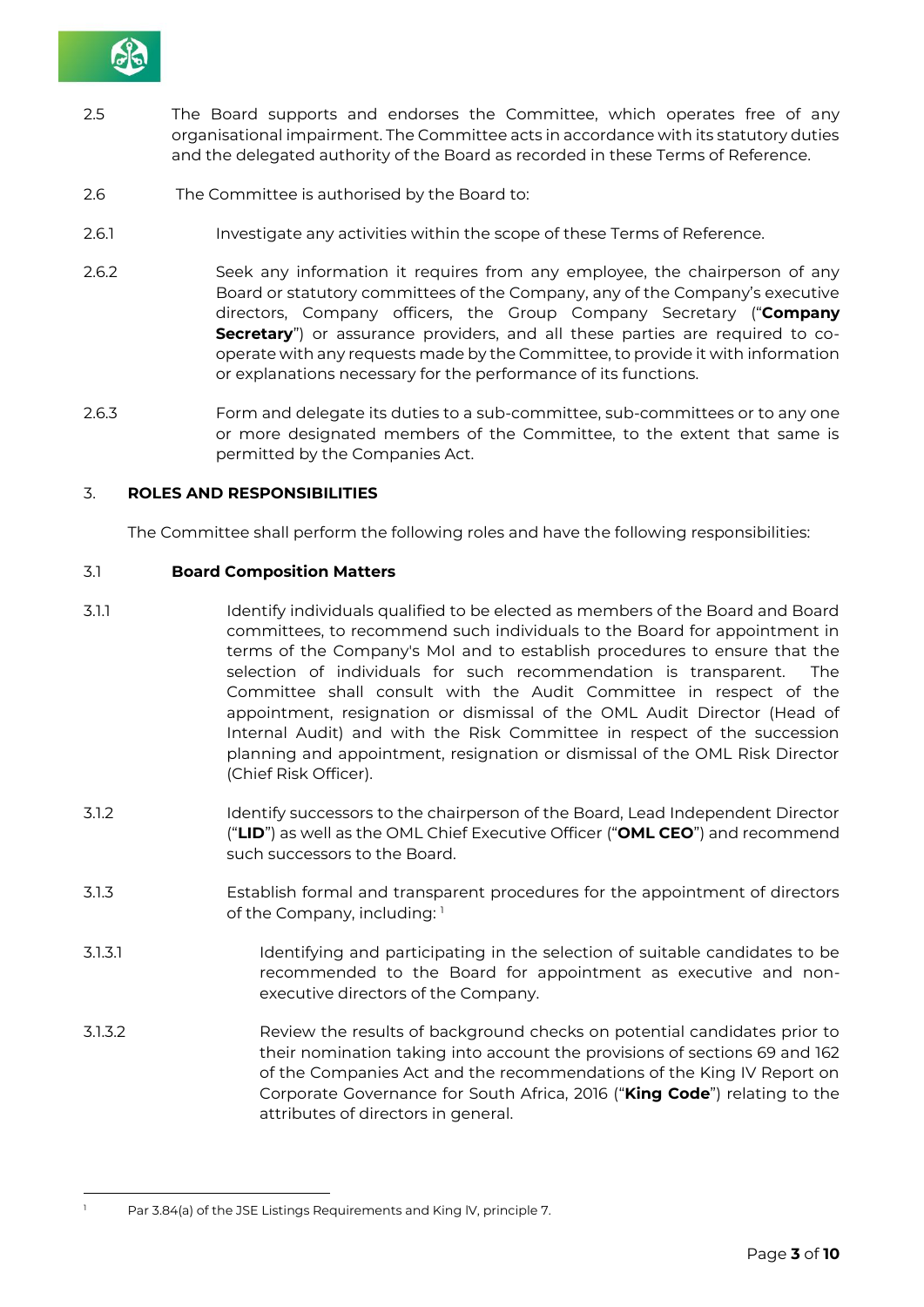

# 3.1.3.3 Ensure that appointments of directors to the Board have been formalised through an agreement between the Company and the director concerned.

- 3.1.4 Review regularly, the structure, size and composition of the Company's Board and its Committees, and make recommendations to the Board with regard to any adjustments that are deemed necessary to ensure the required mix of skills, experience, other qualities and diversity to ensure the effectiveness of those bodies.
- 3.1.5 Evaluate the effectiveness of management as a whole and report thereon to the Board.
- 3.1.6 Review the process for nominating, electing and appointing members of the Board and its Committees, and make recommendations to the Board in respect of any proposed adjustments thereto that the Committee deems necessary, in order that such processes may comply with applicable legislation and regulatory provisions. <sup>2</sup>
- 3.1.7 Be responsible for identifying and nominating candidates for the approval of the Board to fill vacancies on the Company's Board and its committees, taking cognisance of best practice, the Appointment and Board Diversity Policy and any legislated requirements.
- 3.1.8 Make recommendations, based on the Board and Committee evaluation results, to the Board for the continuation in service (or not) of any director as an executive or non-executive director.
- 3.1.9 Make recommendations to the Board in respect of directors, who will be retiring by rotation at the next annual general meeting of the Company, to be put forward for re-election, taking into account their terms of office and directors' evaluation outcome.
- 3.1.10 Consider the positions of the chairperson of the Board and the LID and make recommendations to the Board in respect of these positions, on an annual basis.
- 3.1.11 Assist the Board and the chairperson of the Board in reviewing the independence of non-executive directors and make recommendations to the Board thereon on an annual basis.
- 3.1.12 Oversee the process for the evaluation of the performance of the Board and its individual directors. <sup>3</sup>
- 3.1.13 Oversee the appointment, dismissal and performance management of roles reserved for appointment by the Board.

<sup>&</sup>lt;sup>2</sup> King IV principle 8, par  $60(a)$ .

 $3$  King IV, principle 8, par 60(c).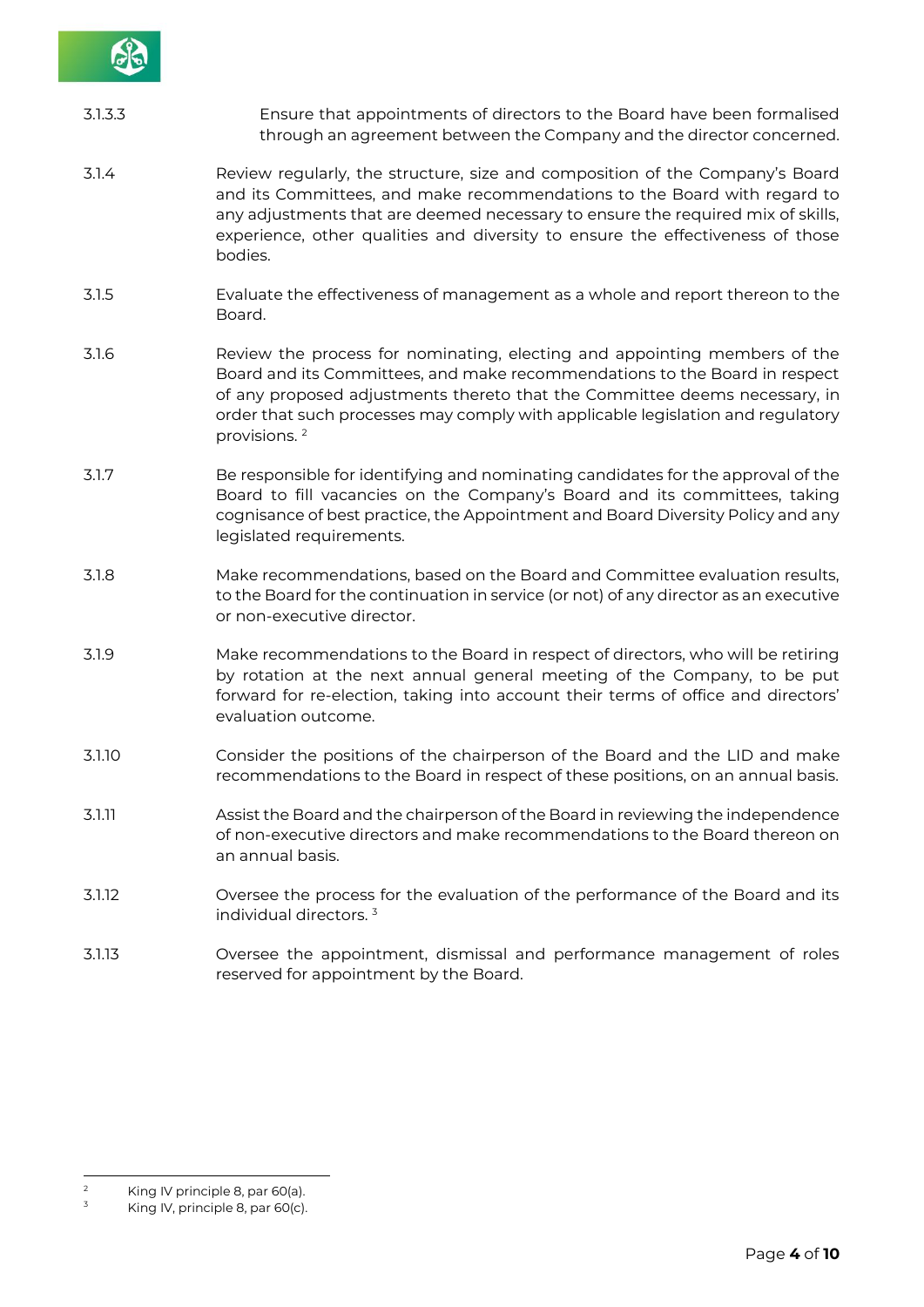

- 3.1.14 Assist the chairperson of the Board to initiate and manage overall performance evaluations of the OML CEO and other directors (executive and non-executive), the Board and the Board committees on an annual basis with the assistance of the Company Secretary.
- 3.1.15 Make recommendations to the Board for the continuation in service of any director who has reached the retirement age limit of their 70th birthday.
- 3.1.16 Be responsible for considering the composition and skills required for the optimal functioning of the Board and motivating proposed changes in this regard to the respective boards for consideration.
- 3.1.17 Perform an annual review of committee structures and composition across the Group to ensure committees are fit for purpose, efficient and aligned to Group requirements.
- 3.1.18 Implement and review on an annual basis the Company's succession planning which should include the identification, mentorship and development of future candidates in respect of the Board and identified key managers.

#### 3.2 **Corporate Governance and Compliance Matters**

- 3.2.1 Implement a classification model and roll-out plan and define the classification monitoring process as outlined in the GGF.
- 3.2.2 Submit annually the entity classification in terms of the GGF as well as the acquisition and disposal register to the Board for review and approval.
- 3.2.3 Ensure the overall implementation of the GGF throughout the Group and assist the Board in its determination and evaluation of the adequacy, efficiency and appropriateness of the corporate governance structure and practices of the Group.
- 3.2.4 Provide guidance to the Board on strategy in regard to sound corporate governance in respect of the Group's investments, as deemed appropriate and relevant.
- 3.2.5 Make recommendations to the Board on sound corporate governance practices within the Group, and to the extent relevant or appropriate, in respect of its investments.
- 3.2.6 Keep abreast of best corporate governance practices both locally and abroad, making recommendations to the Board on the need, where appropriate, for Board participation in continuing education programmes.
- 3.2.7 Promote the overall effectiveness of corporate governance within the Group, and to the extent appropriate or relevant, its investments, in accordance with the recommendations of the GGF, King Code, and the Financial Reporting Council's Combined Code on Corporate Governance, and other requirements of good corporate practice, other than in respect of risk management, compliance and internal control which remain the remit of the Audit Committee and Risk Committee.
- 3.2.8 Annually review the Conflict of Interest Policy and the implementation thereof across the Group.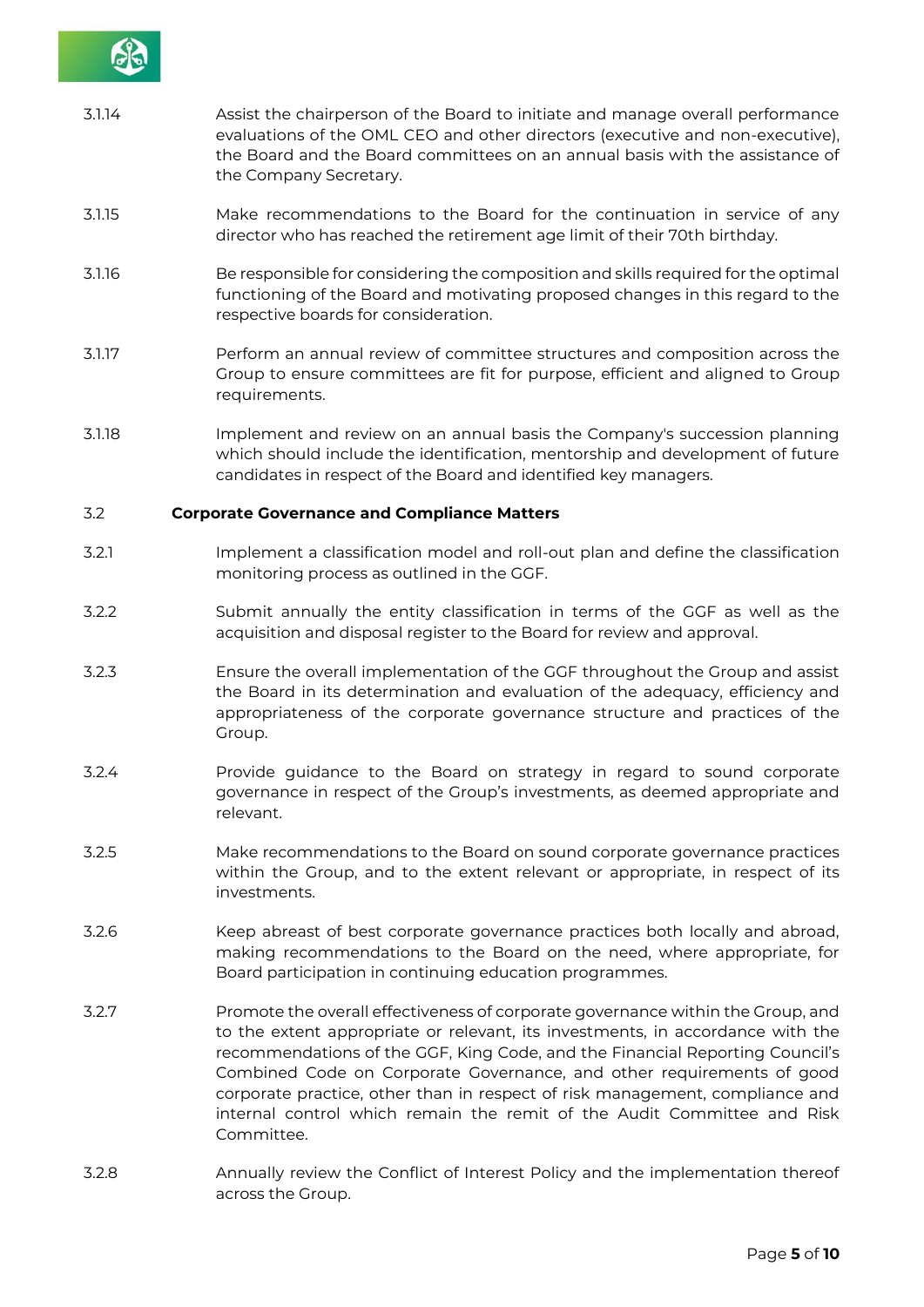

## 3.3 **General Matters**

- 3.3.1 Recommending to the Board a suitable candidate for appointment as the Company Secretary.
- 3.3.2 Annually evaluate the competence, qualifications and experience of the Company Secretary. Confirm that the Company Secretary is not a Board member and has maintained an arms-length relationship with the Board.<sup>4</sup>
- 3.3.3 Arrange for directors' and officers' liability insurance coverage for all OML directors and officers and for such insurance premiums to be paid by OML. The adequacy of such cover should be reviewed by the Committee and the Risk Committee from time to time, and should be as extensive as is permitted by law and the MOI, including cover for all risks relating to legal costs.
- 3.3.4 Annually review the notice of the annual general meeting of the Company and make recommendations to the Board in regard thereto.

## 4. **OPERATION OF THE COMMITTEE**

## 4.1 **Appointment and Tenure**

- 4.1.1 The Committee shall, under guidance of the chairperson of the Board or LID, be appointed by the Board from amongst the directors of the Company.
- 4.1.2 Notwithstanding 4.1.3 below, the Board may at any time remove a member of the Committee and shall from time to time review and, where appropriate, propose revisions to the composition of the Committee, taking into account the need for an adequate combination of skills and knowledge.
- 4.1.3 The maximum tenure for Committee members is three terms of three years.

## 4.2 **Composition and Quorum**

- 4.2.1 The Committee must comprise at least three members. All of the members of the Committee shall be non-executive directors and the majority shall be independent. The chairperson of the Board shall be a member of the Committee and, provided that he or she is an independent non-executive director, the chairperson of the Committee ("**Committee Chairperson**"). In the event that the chairperson of the Board is not an independent director, the Lead Independent Director shall be appointed as Committee Chairperson, in accordance with best practice governance.
- 4.2.2 The Board shall from time to time review and, where appropriate, revise the composition of the Committee in accordance with recommendations received from the Committee (and in particular, the members of the Committee who are not conflicted in respect of such recommendations), taking into account the need for an adequate combination of business skills and knowledge, together with their governance experience.
- 4.2.3 The quorum at any meeting of the Committee shall be a majority of members.

Par 3.84(i) and (j) of the JSE Listing Requirements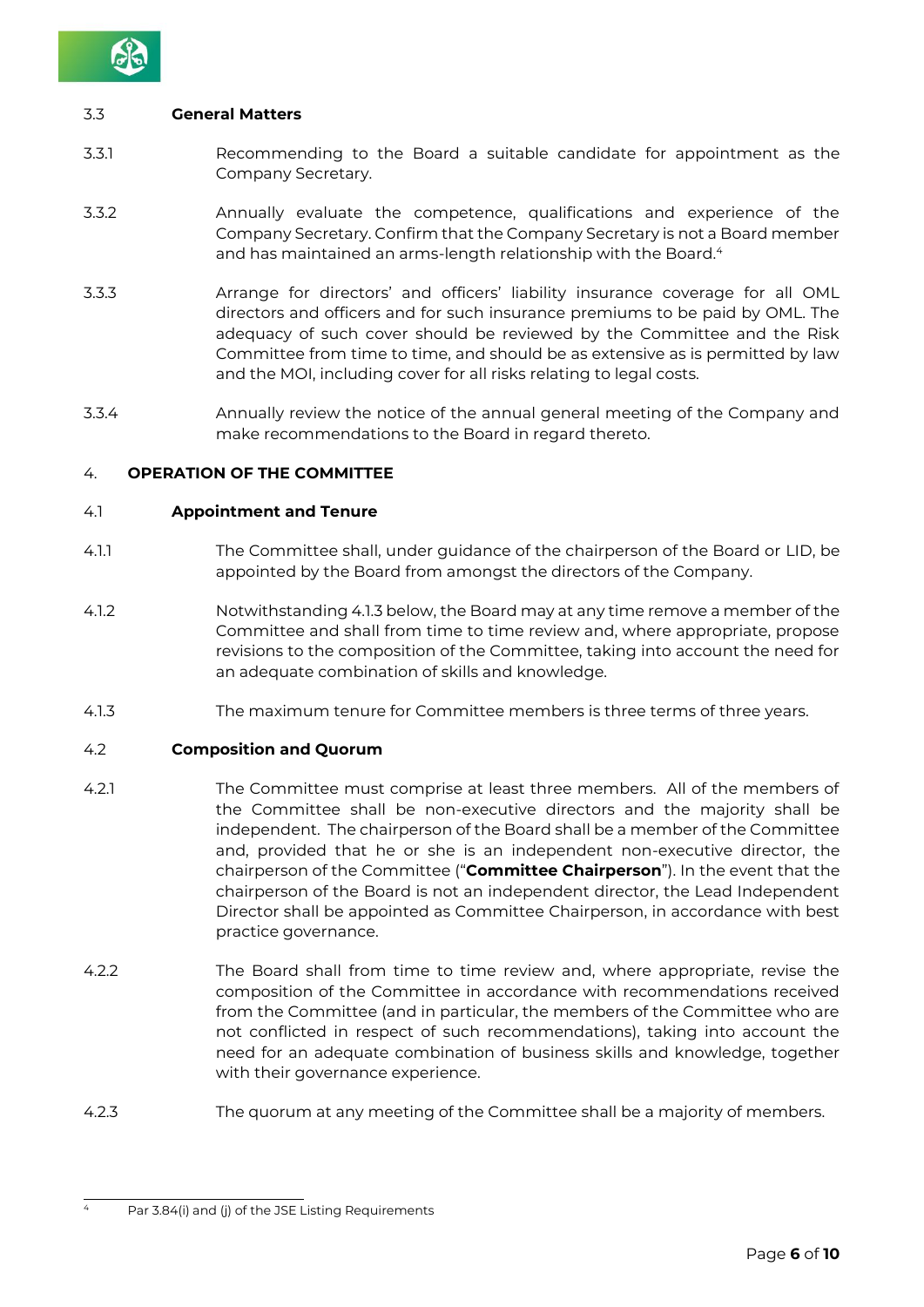

## 4.3 **Attendees**

- 4.3.1 The OML CEO will have a standing invitation to attend all meetings of the Committee.
- 4.3.2 The Committee may invite any executive management team members or other individuals to attend meetings of the Committee as they consider appropriate.
- 4.3.3 Individuals in attendance by invitation may participate in discussions, but do not form part of the quorum for Committee meetings.
- 4.3.4 The Company Secretary or his/her designated representative shall be the secretary of the Committee.

#### 4.4 **Frequency of Meetings**

- 4.4.1 Meetings of the Committee shall be held at least four times a year prior to scheduled OML Board meetings, at which Board meetings the Committee Chairperson will present a report on the activities of the Committee.
- 4.4.2 The Committee Chairperson may within the framework of any relevant directives set by the Board, convene a meeting of the Committee at any time and at his/her discretion.

#### 4.5 **Participation and resolutions**

- 4.5.1 Committee members who are unable to attend Committee meetings shall inform the Committee Chairperson or Company Secretary at an early date.
- 4.5.2 Committee meetings may be conducted entirely by electronic communication or a Committee member may participate in a meeting by electronic communication, as contemplated in section 73(3) of the Companies Act (including by means of, inter alia, telephone, closed circuit television, webinar or video conferencing), so long as the electronic communication facility employed ordinarily enables all persons participating in that meeting to communicate concurrently with each other without an intermediary, and to participate effectively in the meeting.
- 4.5.3 Committee members should participate fully and constructively in discussions and other activities and contribute by sharing their knowledge, skills and abilities.
- 4.5.4 Each Committee member has one vote on a matter before the Committee.
- 4.5.5 A majority of the votes cast on a Committee resolution is sufficient to approve that resolution and, in the case of a tied vote, the Committee Chairperson shall not have a casting vote and the matter being voted on fails.
- 4.5.6 A Committee resolution in writing (round robin resolution) signed by the majority of the Committee members shall be as valid and effectual as if it had been passed at a Committee meeting.
- 4.5.7 The passing of Committee round robin resolutions must not detract from the requirement for frequency of Committee meetings as set out in these Terms of Reference.
- 4.5.8 All Committee round robin resolutions should be tabled at the next Committee meeting for noting.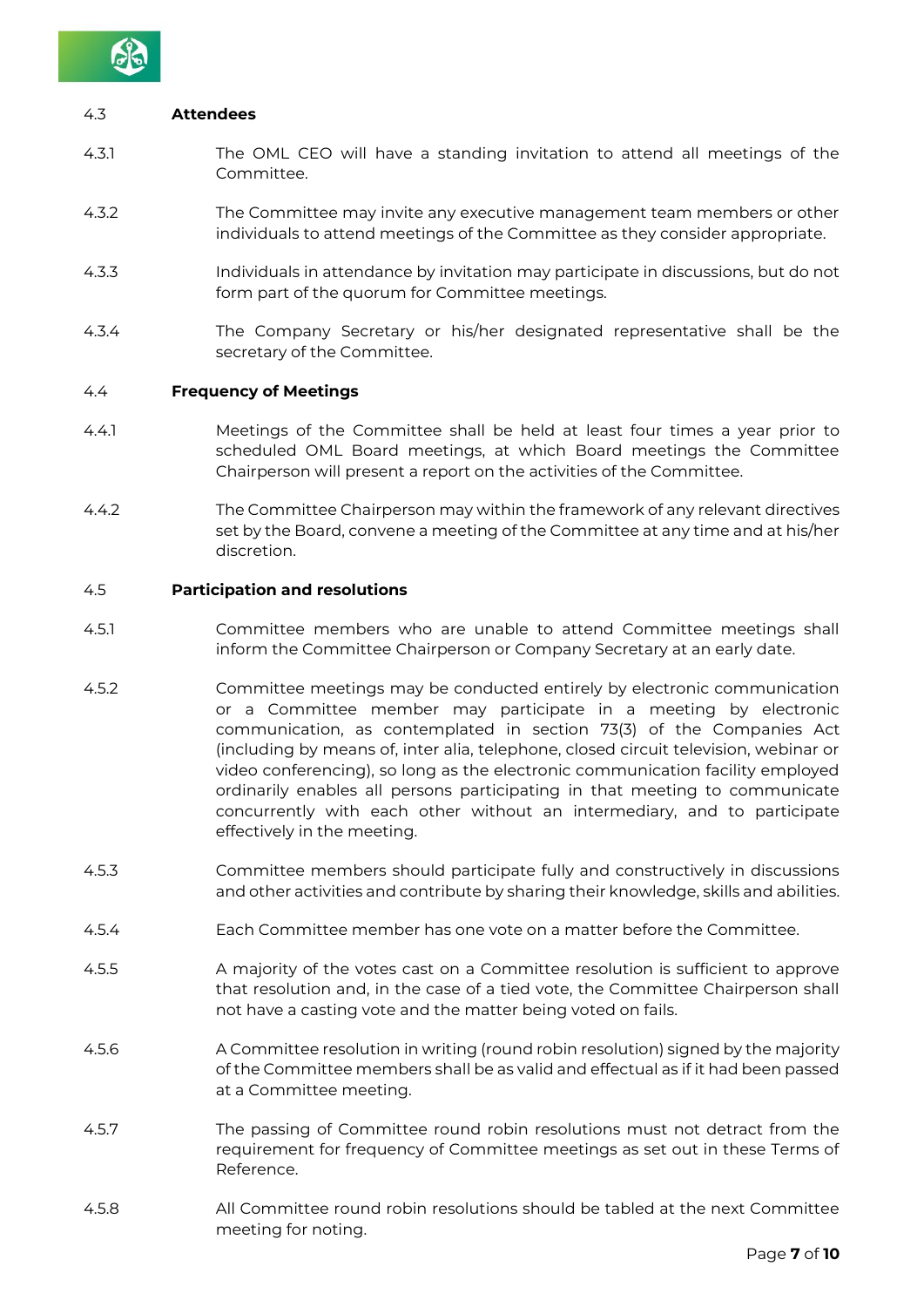

## 4.6 **Agenda, meeting papers and minutes**

- 4.6.1 The procedure to be followed for the convening of meetings, notice of meetings, and preparing agendas and minutes of meetings (to the extent not regulated in these Terms of Reference) will be determined from time to time and managed by the Company Secretary, in consultation with the Committee Chairperson and the Board.
- 4.6.2 To the extent reasonably practicable, Committee papers will be circulated to all Committee members at least one week before the meeting and full and appropriate information will be supplied to Committee members by way of succinct position papers or reports with the Committee pack to enable Committee members to form an opinion on the issues on the agenda prior to the meeting and, if necessary, to request additional information before the meeting. Additional documentation may be circulated to Committee members prior to the Committee meeting and will, to the extent applicable and appropriate, be clearly labelled to indicate that such documentation constitutes additional but non-essential reading.
- 4.6.3 The Company Secretary shall keep appropriate records of all meetings of the Committee as well as minutes of the proceedings and all decisions made.
- 4.6.4 Minutes of the Committee meetings, signed by the Committee Chairperson, shall be sufficient evidence that the matters referred to therein have been fully discussed and agreed, whether by way of a formal meeting or otherwise.
- 4.6.5 The Company Secretary shall circulate the minutes of the meetings of the Committee to all members of the Committee and to the Chairperson of the Board. Any Director of the Company may, upon request to the Company Secretary, provided that there is no conflict of interest, obtain copies of the Committee's meeting agenda and minutes.

## 5. **COMMITTEE WORK PLAN**

An annual work plan will be prepared for the Committee and a list of issues which need to be considered by the Committee annually will be tabled at the first Committee meeting of each year. The agenda for discussion of these issues will be spread over the meetings of the year so that each of these issues are addressed at least once a year. The work plan will be formulated by the Committee Chairperson working with the Company Secretary.

## 6. **TRAINING**

The Committee, via the Company Secretary, shall make available to new members of the Committee a suitable induction process and, for existing members, ongoing training, where appropriate and as discussed with the Committee.

## 7. **COMMITTEE EVALUATION**

The Committee will be independently evaluated as required by legislation and/or best practice governance and actions from the evaluation should be agreed and implementation tracked and reported to the Board.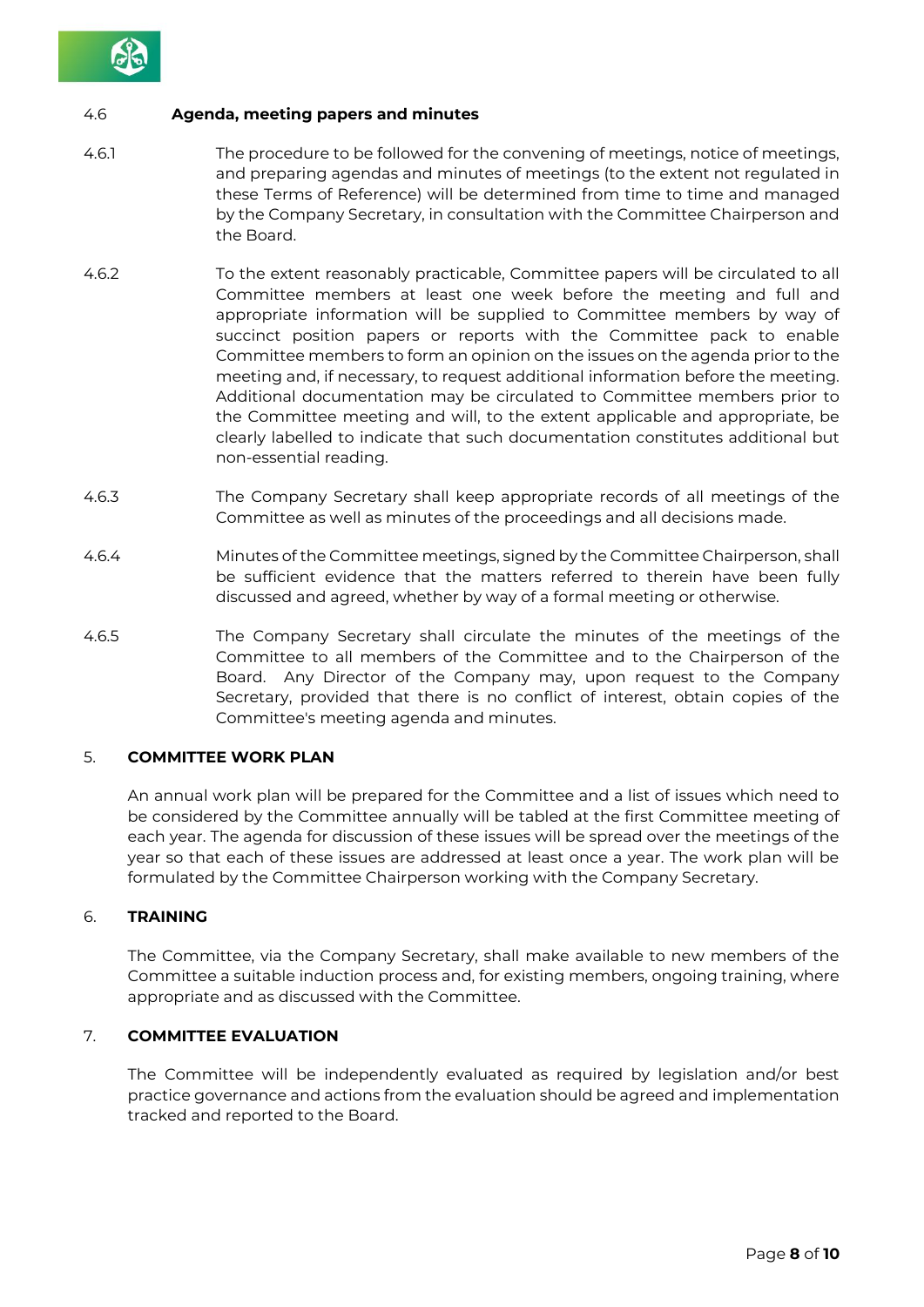

## 8. **ACCESS TO RESOURCES AND INFORMATION**

- 8.1 The Committee has unrestricted access to Company information falling within the committee's mandate and will liaise with management on its information needs and the appropriate reports and information that it should receive to enable it to review and oversee matters pertaining to Board and Board committee composition, as well as corporate governance and compliance matters within the Group.
- 8.2 With the prior notification to the Committee Chairperson or the Chairperson of the Board, the Committee or any of its individual members, may take outside legal, accounting or other independent professional advice on matters relating to matters within the Committee's mandate, at the expense of the Company, in accordance with any procedure developed by the Board for this purpose. A formal mandate is to be entered into between such independent advisor and the Company to be facilitated by the Company Secretary.

## 9. **REPORTING**

- 9.1 The Committee Chairperson shall report to the Board at the first Board meeting following the last Committee meeting, on the activities of the Committee.
- 9.2 The Committee shall report on an annual basis to the shareholders through the Integrated Annual Report on the following items:
- 9.2.1 The Committee's overall role and associated responsibilities and function.
- 9.2.2 Its composition, including each member's qualifications and experience.
- 9.2.3 Any external advisors or invitees who regularly attend the committee meetings.
- 9.2.4 Key areas of focus during the reporting period.
- 9.2.5 The number of meetings held during the reporting period and attendance at those meetings.
- 9.2.6 Whether the Committee is satisfied that it has fulfilled its responsibilities in accordance with its Terms of Reference for the reporting period.
- 9.3 The Committee Chairperson shall be required to attend the Company's annual general meeting to answer relevant questions posed by shareholders.

#### 10. **GENERAL**

- 10.1 The Committee members are obliged to disclose in writing any personal financial interest in terms of section 75 of the Act and any other interests they have within or outside the Company and the Group that may be of interest to the Company or that may interfere or conflict with the performance of their duties.
- 10.2 All Company and Group related information that becomes known to directors in the performance of their duties must at all times be kept confidential.
- 10.3 Except to the extent of legal or regulatory provisions to the contrary, Committee members, being non-executive directors, are entitled to rely on the executives of the Company and those of other entities within the Group in relation to matters within their area of expertise and may assume the accuracy of information provided by such persons, provided that the Committee member is not aware of any reasonable grounds upon which reliance or assumption may be inappropriate.